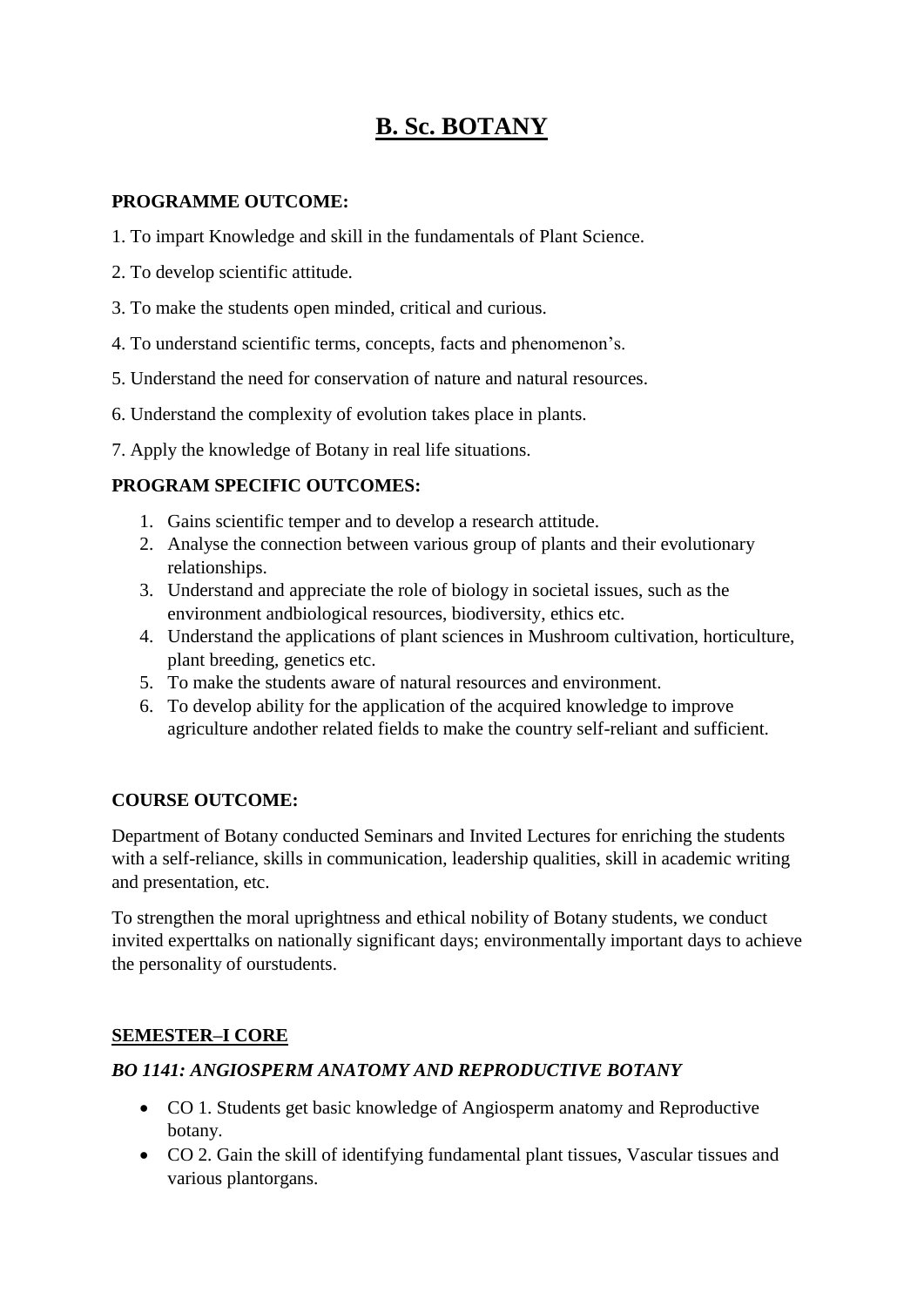- CO 3. Gain practical experience in the identification of primary, secondary and anomalous growthin plants.
- CO 4. Understand the correlation between palynology and plant taxonomy.

#### **SEMESTER–II CORE**

### *BO 1221: METHODOLOGY AND PERSPECTIVEs IN PLANT SCIENCES*

- CO 1. Understand the various micro techniques in Plant science.
- CO 2. Attain scientific interest in the field of Biology.
- CO 3. Gain the skill of various evaluation tools like Mean, Median, Mode etc.
- CO 4. Gain practical experience and applications of Colorimeter, Spectrophotometer, Centrifuge,Colorimeter etc.

### **SEMESTER–III CORE**

### *BO 1341: MICROBIOLOGY, PHYCOLOGY, MYCOLOGY, LICHENOLOGY AND PLANTPATHOLOGY*

- CO 1. Understand the scientific knowledge about the microbes, algae, fungi and lichens.
- CO 2. Gain the practical experience for the examination of different forms micro and macro organisms.
- CO 3. Attain scientific temper and research attitude about economic importance of various life forms.
- CO 4. Students get the ability to differentiate and identify different plant pathogens and plant diseases.

# **SEMESTER–IV CORE**

#### *BO 1441: BRYOLOGY, PTERIDOLOGY, GYMNOSPERM AND PALAEOBO*TANY

- CO 1. Gain knowledge about the life cycle of various groups of plants like Bryophytes, Pteridophytesand Gymnosperms.
- CO 2. Undersatand the various types of plants life forms and their evolutionary significance.
- CO 3. Gain practical and laboratory skill to identify plant forms.
- CO 4. Students evaluates the evolutionary significance of geological significance and various types ofplant fossils.

# **SEMESTER-V CORE**

### *BO 1541: ANGIOSPERM MORPHOLOGY, SYSTEMATIC BOTANY ECONOMIC BOTANY,ETHANO BOTANY AND PHARMACOGNOSY*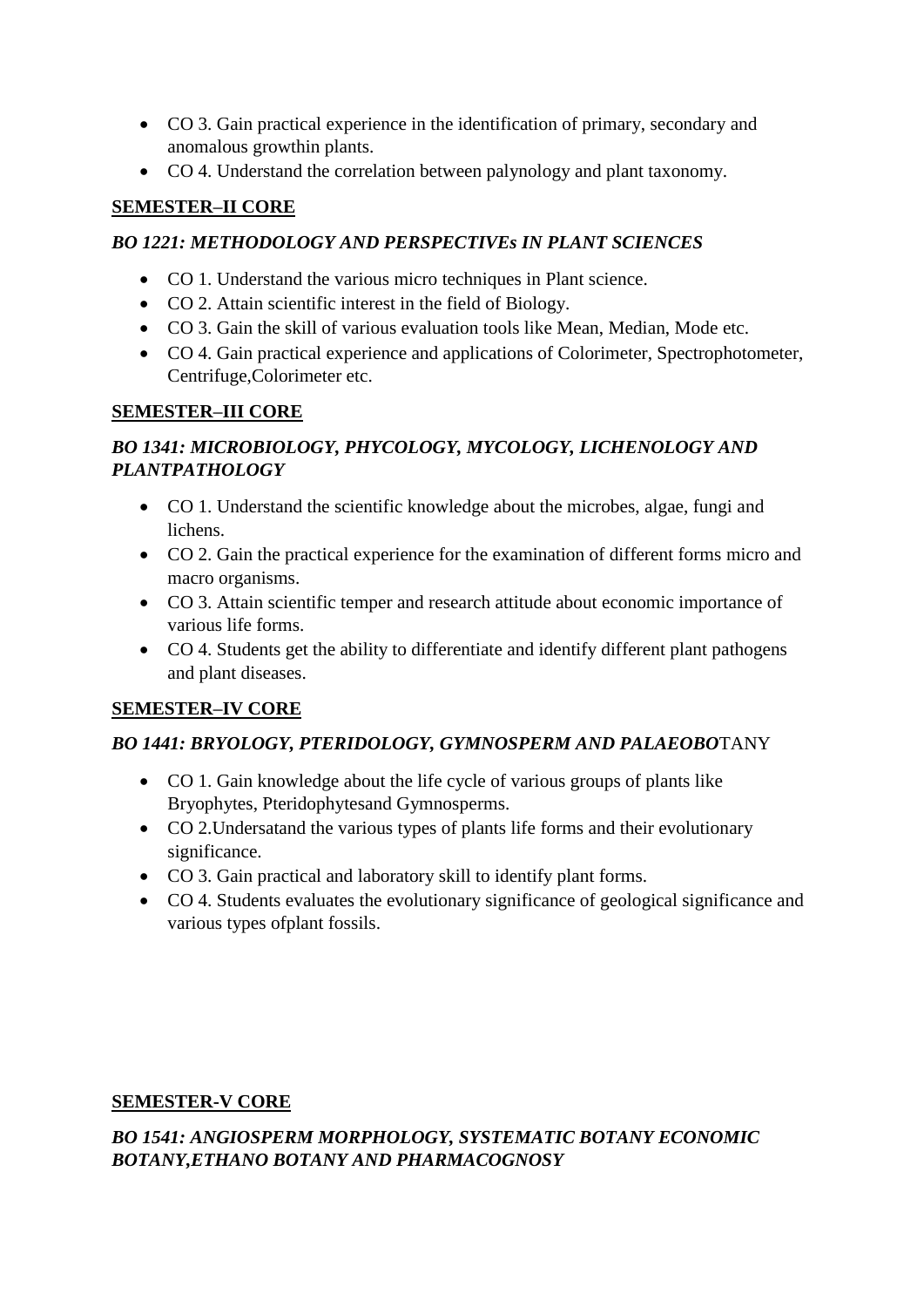- CO 1. Gain knowledge about Systematic position, general organization and affinities of dicots andmonocots.
- CO 2. Students equipped to become competent in taxonomic identification of plants.
- CO 3. Understanding the economic importance of plants in human life.
- CO 4. Identifying the relationship between plants and human society.

# *BO 1542: ENVIRONMENTAL STUDIES AND PHYTOGEOGRAPHY*

- CO 1. Gain knowledge about Environment and related concepts.
- CO 2. Understanding about Pollution and related environmental issues.
- CO 3. Acquire knowledge about nature and natural resources.
- CO 4. Awareness about environmental laws and phytogeography.
- CO 5. Develop an attitudinal change to protect and conserve environment.

# *BO 1543: CELL BIOLOGY, GENETICS AND EVOLUTIONARY BIOLOGY*

- CO 1. Students acquire knowledge about the structure and functions of Cells and Tissues.
- CO 2. Understand the basic concepts of Cell division and heredity.
- CO 3. Students acquire concepts behind genetic mutation, variation and evolution.
- CO 4. Students get theories of evolution of species.

# *BO 1551/0.3 : OPEN COURSE- FORESTRY*

- CO 1. Students gain knowledge about the types and role of forest in ecosystem.
- CO 2. Students analyse the relationship between the Plants, animals and human beings.
- CO 3. Students get an understanding about the complex relationship of plants in an ecosystem.
- CO 4. Students make an understanding about various kinds of Plant adaptations, natural resources, seeddormancy etc.

#### **SEMESTER-VI CORE**

# *BO 1641: PLANT PHYSIOLOGY AND BIOCHEMISTRY.*

- CO 1. Students learn the concepts of various physiological processes in plants.
- CO 2. Students gain knowledge about various plant physiological, biochemical processes.
- CO 3. Students gain fundamental knowledge of the growth and metabolism in plants.
- CO 4. Students get understanding about the interdependence of physiological and biochemicalprocesses.

# *BO 1642: MOLECULAR BIOLOGY, GENERALINFORMATICS AND BIO INFORMATICS.*

- CO 1. Gain knowledge about genetic material and its role in heredity.
- CO 2. Students apply the techniques of Molecular biology in research.
- CO 3. Gain knowledge about the various biological databases and its applications.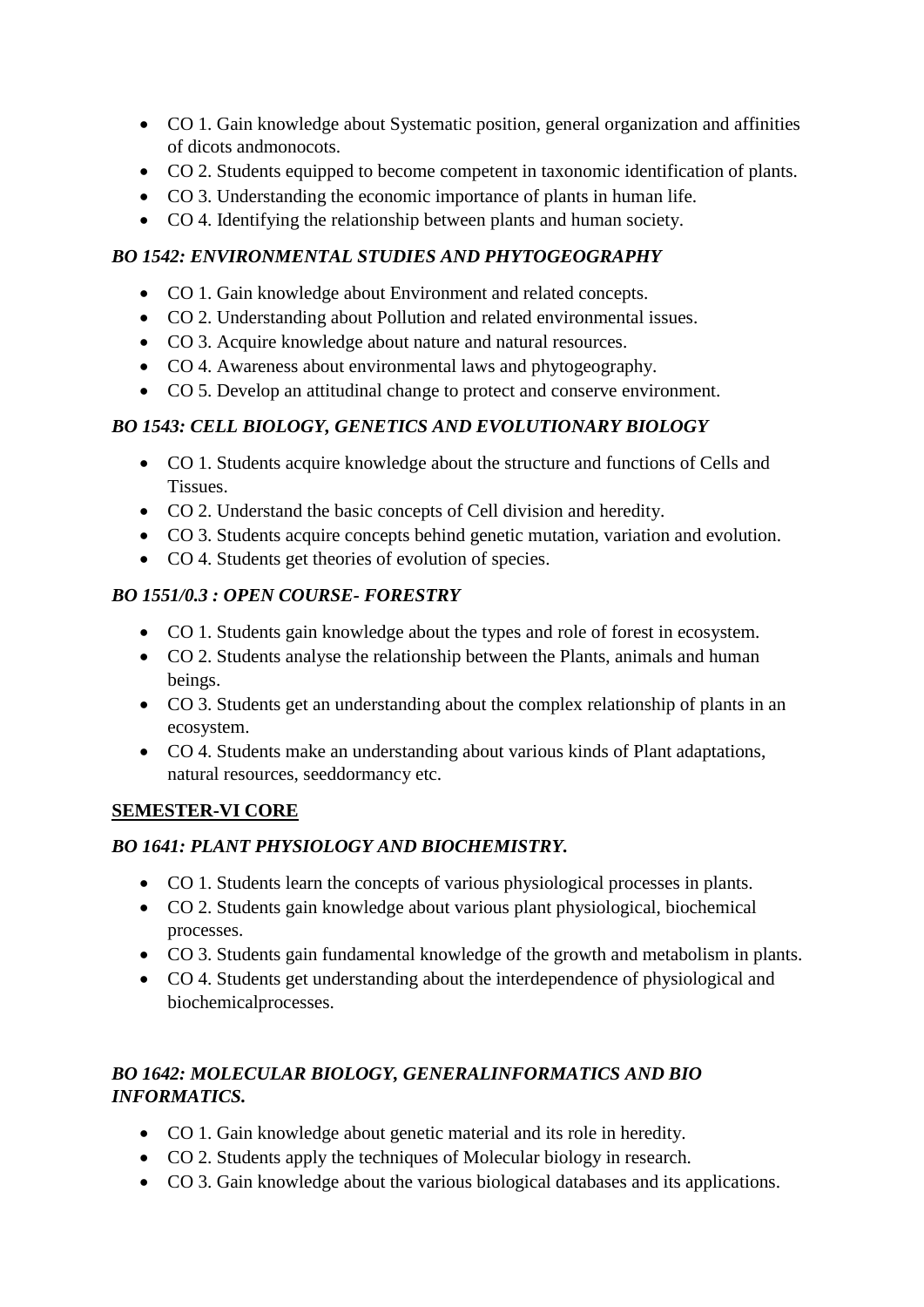CO 4. Get an understanding about the general principles and ideas of Biological information's.

### *BO 1643: HORTICULTURE, PLANT BREEDING AND RESEARCH METHODOLOGY.*

- CO 1. Students develop ability for applying Plant Breeding techniques in agriculture for makingValuable products.
- CO 2. Gain knowledge about various tools and techniques of Horticulture.
- CO 3. Understand various tools and methods of Research Methodology.
- CO 4.Understand the practical works and experiments to improve the crop yield.

### **SEMESTER-VI ELECTIVE**

#### *BO 1651: BIOTECHNOLOGY AND NANAOBIOTECHNOLOGY*

- CO 1. Students gain fundamental knowledge in the basics of Biotechnology and nanobiotechnology.
- CO 2. Understand about various concepts of Biotechnology like tissue culture, rDNA technology.
- CO 3. Understand the various concepts of DNA isolation.
- CO 4. Students applies the principles and theories of Biotechnology and Nano biotechnology in theirday to day life.

# **B. Sc. COMPLEMENTARY BOTANY (for B.Sc. Zoology, Semester-I to Semester-IV)**

# **Course Outcome**

#### **SEMESTER-I**

### *BO 1131MICROTECHNIQUE, ANGIOSPERM ANATOMY AND REPRODUCTIVE BOTANY*

- CO 1. To develop skills for preparation and identification of microscopic structures.
- CO 2. Students get basic knowledge of Angiosperm anatomy and Reproductive botany.
- CO 3. To distinguish various tissue systems and internal structure.
- CO 4. To acquire basic knowledge about embryo development and pollen grains.

#### **SEMESTER–II**

### *BO 1231: PHYCOLOGY, MYCOLOGY, LICHENOLOGY, BRYOLOGY, PTERIDOLOGY, GYMNOSPERMS AND PLANT PATHOLOGY*

- CO 1. To familiarize characteristic features of microbes and their significance in environment.
- CO 2. To generate idea about types of algae, fungi, lichen and their economic as well as evolutionary significance.